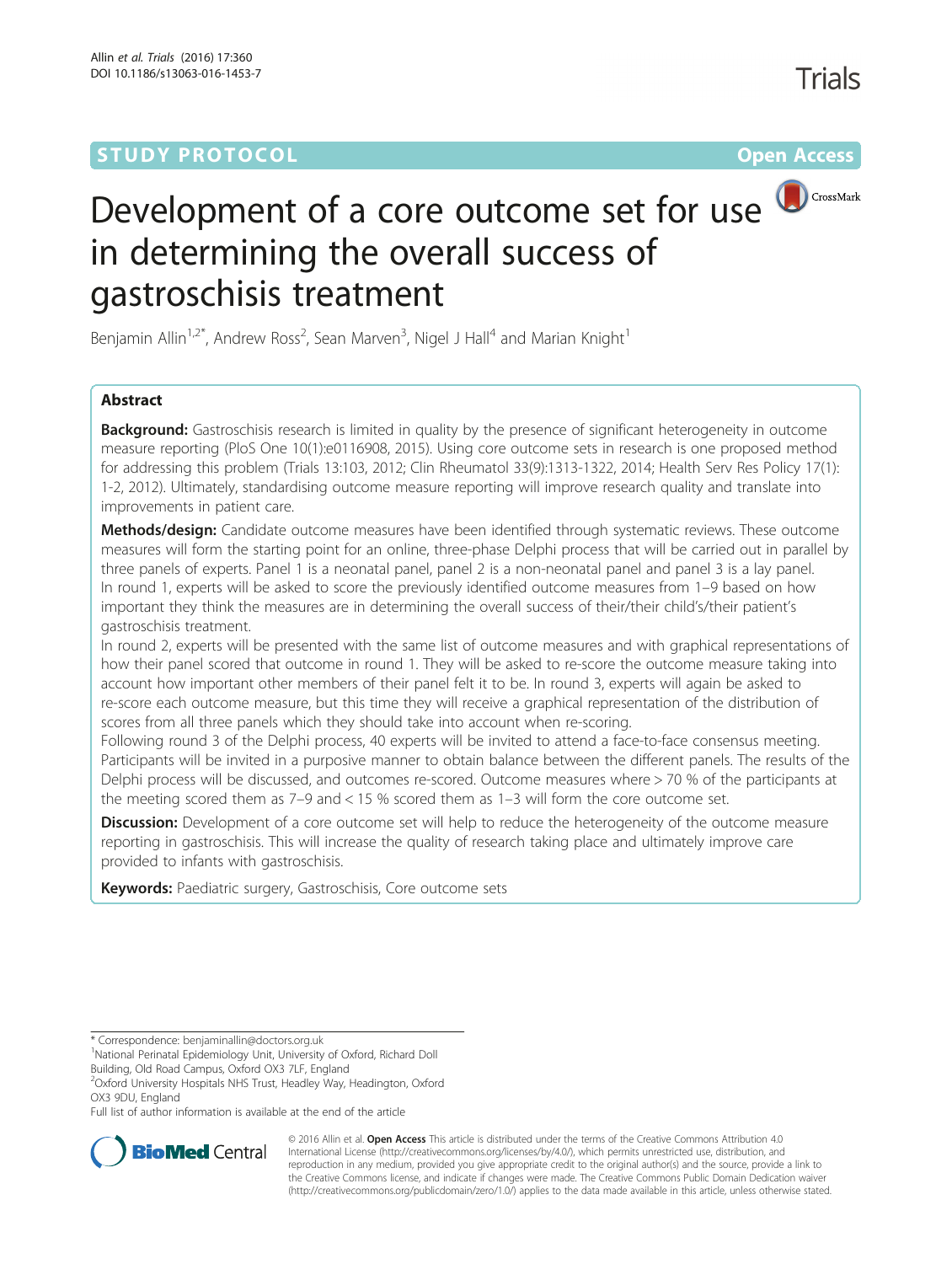### Background

Gastroschisis is an increasingly common paediatric surgical condition, which now affects approximately 1:3000 live births in the UK [[1\]](#page-5-0). Mortality for infants with gastroschisis is relatively low [[2](#page-5-0)]. However, the initial inpatient stay for these infants is the longest of any of the commonly encountered birth defects [\[3](#page-5-0)], and children are often affected by significant long-term morbidity in the form of repeat operations, need for enteral feeding assistance and parenteral nutrition use [[2, 4\]](#page-5-0). The cost to the NHS of managing infants with gastroschisis is also significant, with their initial inpatient stay costing approximately £90,000, and any subsequent unplanned operations under the age of one costing approximately £25,000 [[5, 6](#page-5-0)].

Multiple surgical repair strategies exist for the treatment of gastroschisis, with the two most common being operative primary fascial closure and silo placement with staged reduction and delayed closure [\[1\]](#page-5-0). Currently, significant heterogeneity exists in outcome measure reporting in studies comparing these two key interventions for gastroschisis (Allin BSR, Irvine A, Patni N, Knight M: Variability of outcome reporting in Hirschsprung's Disease and gastroschisis: a systematic review, unpublished). Such heterogeneity has led to studies focusing on surrogate markers of treatment success, short-term outcomes or hospital metrics, as opposed to outcomes that are of relevance to patients or that impact the long-term quality of life [\[7](#page-5-0), [8](#page-6-0)]. This lack of patient relevance is one of three problems caused by heterogeneity in outcome measure reporting; the other two are a risk of reporting bias and an inability to synthesise data arising from multiple studies.

For gastroschisis, where little research is taking place and where the majority of that research is of a small sample size, reported outcomes should be relevant, accurately represent the studies' findings and be synthesisable through meta-analysis. If reported outcomes do not meet these standards, the derivation of robust, evidence-based management guidelines for infants with gastroschisis will be impossible. A lack of such guidelines may contribute to the wide variation in management and outcomes for infants with gastroschisis specifically and for infants requiring early surgery more generally [[1, 2](#page-5-0), [9](#page-6-0)–[11](#page-6-0)].

The COMET (Core Outcome Measures in Effectiveness Trials) initiative was established to bring together people with an interest in the development and application of agreed upon standardized sets of outcome measures, known as core outcome sets [\[12, 13\]](#page-6-0). Core Outcome Sets are groups of outcome measures, commonly identified through a Delphi process and ratified by key stakeholders, as the outcomes that minimally should be reported in every study of a given condition [\[13](#page-6-0)]. Core outcome sets have already been developed for conditions as diverse as ankylosing spondylitis and asthma and have been shown to improve the quality of research taking place [[14, 15\]](#page-6-0).

Development of a core outcome set for use in gastroschisis would standardise outcome reporting, reduce reporting bias, improve patient relevance and facilitate meta-analysis. Addressing these points would significantly improve the quality of research taking place and, when combined with improved collaboration between research institutions, allow for the development of evidence-based management guidelines.

#### Methods/design

#### Ethics and registration

The Health Research Authority deemed the project to be Service Evaluation/Service Development and therefore review by an NHS Research Ethics Committee is not necessary. Information on the nature of the study is provided to participants prior to registration and again prior to completion of the first round of the survey. Potential participants are given contact details for staff within the National Perinatal Epidemiology Unit from whom further information can be obtained or with whom they can discuss the study further. Detailed information is also available on the study website ([www.npeu.ox.ac.uk/nets\)](http://www.npeu.ox.ac.uk/nets). Consent to participate in the study is implied by completion of the registration questionnaire and data-collection questionnaires. Participants can withdraw from the study at any time either by contacting the study team or by simply not completing a data-collection questionnaire. The study has been registered with the COMET initiative ([www.comet-initiative.org](http://www.comet-initiative.org/)).

#### Scope of the core outcome set

The developed core outcome set is intended to be used to assess the overall success of treatment of an infant born with gastroschisis. This will involve outcome measures identified as important from birth into adulthood. The core outcome set is not intended to be applicable to antenatal interventions or interventions related to the mode or timing of delivery.

#### Key objectives

- 1. Determine which outcomes are currently reported in studies comparing surgical treatments for gastroschisis and assess the quality of reporting
- 2. Prioritise outcomes from patient/parent, paediatric surgical and non-surgical clinician perspectives
- 3. Achieve consensus between key stakeholders on a core outcome set for assessing how successful the overall treatment of an infant with gastroschisis has been
- 4. Compare and contrast outcomes prioritised by patients/parents, surgeons and non-surgical clinicians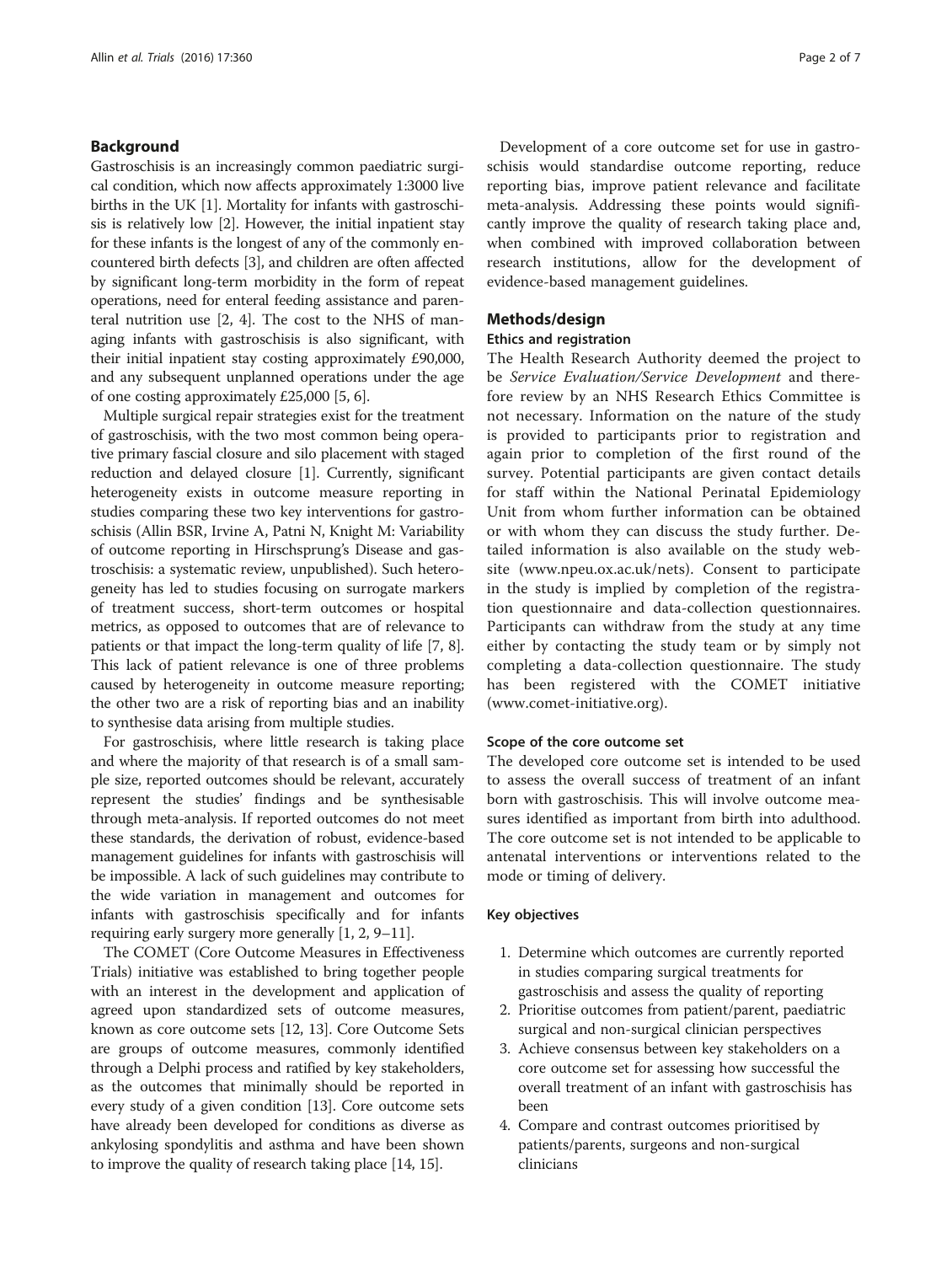#### Wider aims

- 1. A wider aim is to develop methodology for countering difficulties likely to be seen in the development of core outcome sets in all paediatric surgical conditions, including the following:
	- a. Recruitment of parents and patients
	- b. Incorporation of opinions from clinicians whose priorities vary dependent on their specialty or on the age at which they encounter the child.

#### Design

Four key stages occur in the development of the core outcome set:

- 1. Systematic review to identify currently reported outcomes
- 2. Development of a panel of experts
- 3. Three-phase online Delphi process
- 4. Consensus meeting

#### Systematic review

Two systematic reviews comparing methods of treatment for gastroschisis have been conducted. The first was a systematic review of broad scope, including both observational and experimental study designs (Allin BSR, Irvine A, Patni N, Knight M: Variability of outcome reporting in Hirschsprung's Disease and gastroschisis: a systematic review, unpublished), whilst the second focussed on randomised controlled trials and systematic reviews of randomised controlled trials [\[16](#page-6-0)]. Outcome measures in these reviews will be used as the starting point for the development of the core outcome set. The developed core outcome set is intended to be relevant to post-natal interventions only. Therefore, any outcome measures identified from the systematic reviews that are deemed relevant only to antenatal interventions or interventions relating to mode and timing of delivery will not be carried forward to phase 1 of the Delphi process.

#### Panel assembly – expert identification and recruitment

Panel assembly will be based on methods developed by Okoli et al. [\[17\]](#page-6-0). A knowledge resource nomination worksheet will be developed by members of the study management group. A knowledge resource nomination worksheet is used to ensure that experts are recruited across an adequate breadth of experience of gastroschisis. Initially, areas from which experts must be recruited will be identified under the headings of 'Disciplines, Organisations and Literature'. Members of the study management group will populate each of these headings with categories of experts from which participants must be recruited. Examples of categories include 'paediatric surgeons', 'parents', 'the Royal College of Paediatrics and Child Health', and the 'Journal of Paediatric Surgery'. Once the study management group has developed an exhaustive list of categories, an iterative process will be used to populate each category with names of potential experts. Initially, experts known to the study management group will be added to the knowledge resource nomination worksheet. Strategies to identify further experts in each category will then be developed. These strategies will differ from category to category, but some examples include those listed below.

#### Paediatric surgeons

Potential experts will include those identified as having an interest in managing infants with gastroschisis on a search of the British Association of Paediatric Surgeons register of practitioners. The clinical leads for each of the 27 paediatric surgical centres in the UK will be identified via the websites of those centres and will also be considered potential experts.

#### Neonatologists and paediatricians

Heads of department for all level 2 and level 3 neonatal units and their associated paediatric departments in the UK will be identified via the websites for these NHS trusts and will be considered potential experts.

#### Parents and patients

A parent advisory group has been established in the National Perinatal Epidemiology Unit. This group consists of parents of infants who have required early surgery, including those with gastroschisis, exomphalos, Hirschsprung's Disease and anorectal malformations. Parents of infants with gastroschisis will be identified via the mailing list for this group. Additional parents/infants will be identified through use of the Gastroschisis, Exomphalos, and Exstrophy Parent Support mailing lists and Facebook groups. Members of the study management group, as well as the British Association of Paediatric Surgeons Congenital Anomalies Surveillance System steering committee, including BA, NH and SM, will be utilised to recruit infants and parents from their respective hospitals to give good representation from all regions in the UK. Parents/patients identified in each of these ways will be considered potential experts.

#### Journals

Editors of key paediatric and paediatric surgical journals will be considered potential experts. They will also be asked to identify any members of their editorial board who have expertise in gastroschisis.

Using similar strategies for each remaining category, the knowledge resource nomination worksheet will be populated with a master list of potential experts. Each person named on the knowledge resource nomination worksheet will be sent an information pack via email. In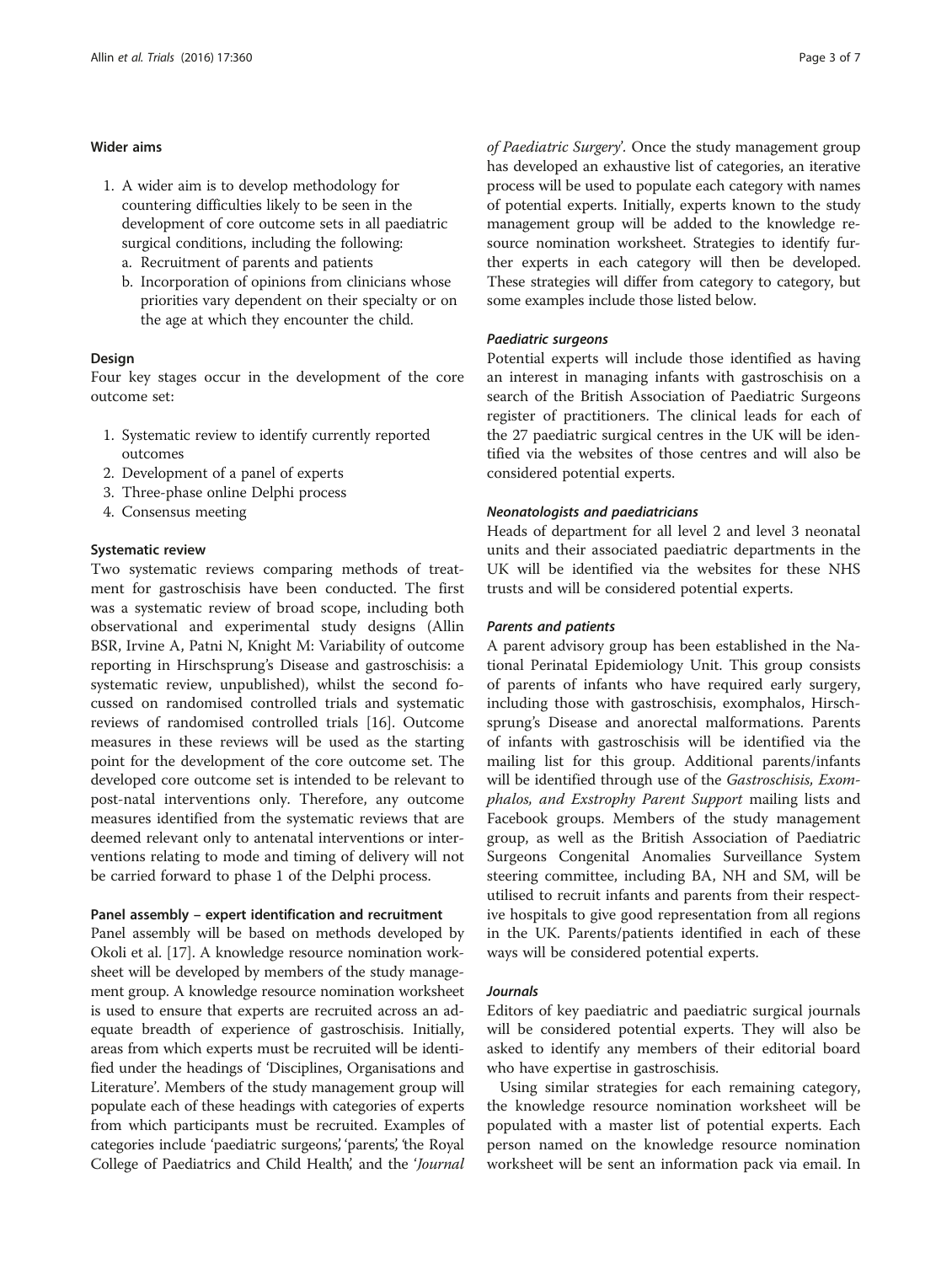these information packs, we will explain that we have identified the recipient as someone with expertise in the management of infants with gastroschisis and that we are seeking to establish whether the recipient is be suitable for and interested in participating in development of a core outcome set. The information packs will also contain a plain language summary of the COMET initiative and a lay or scientific summary of the study as appropriate. A link will be provided to an online form for experts to express their interest in participation in the study and to provide more information on their involvement in management of infants with gastroschisis. Each expert will also be asked to provide the names and contact details of anyone else they believe would be suitable for inclusion in the study. At this stage, we are seeking to clarify the suitability of experts for participation in the study and to identify further potential experts. This process will be repeated for the names provided by the previously contacted experts. Expert recruitment will continue until a minimum of 50 experts, with at least two in each category, has been recruited.

Following confirmation of their eligibility to participate in the study, experts will be sent a link to a customised online database from which they can access phase 1 of the Delphi process.

#### Scope of expert recruitment

An a priori decision has been made to limit recruitment of experts to those based in the UK.

#### Panel assembly – facilitating consensus

Clinicians who treat gastroschisis in the neonatal period, such as paediatric surgeons, may have a different set of priorities than those who primarily manage affected children later in life, such as paediatricians. This may make it difficult to attain their consensus on a single set of outcome measures. It is essential that the core outcome set represent the views of patients/parents, neonatal clinicians and non-neonatal clinicians. To ensure that this occurs, experts will be separated into the following three panels:

- Neonatal panel clinicians whose responsibility includes management in the neonatal period (but may also include management outside of the neonatal period). This group will include neonatologists and paediatric surgeons.
- Non-neonatal panel researchers with expertise in gastroschisis management and clinicians responsible for management primarily outside of the neonatal period. This group will include specialist nurses and paediatricians.
- Lay panel parents, and adults who were born with gastroschisis.

#### Delphi process – phase 1 data collection

An online system will be used to conduct a three-phase Delphi process run in parallel for the 'neonatal' , 'nonneonatal' and 'lay' panels. An online system has been chosen in order to maintain anonymity, where experts do not know the names of other experts on their panel or other experts' individual responses.

In phase 1a, participants will be presented in alphabetical order with the list of outcomes identified through the systematic reviews. The study management group will develop equivalent lay terms for each scientific outcome, and their understanding will be piloted with the National Perinatal Epidemiology Unit's parent advisory group. These lay terms will be used instead of scientific terms in the questionnaires completed by the lay panel. If there is ambiguity over the outcome or domain, either in the scientific or lay questionnaire, 'tips' will be placed alongside them to clarify meaning.

Participants will be asked to give each outcome measure a score from 1–9 where 1, 2 and 3 are 'not that important'; 4, 5 and 6 are 'important'; and 7, 8 and 9 are 'really important'.

The Grading of Recommendations Assessment, Development and Evaluation Working Group scale of measurement has been chosen for use in scoring outcome measures, based on recommendations from the COMET initiative [\[18\]](#page-6-0).

Following completion of phase 1a, participants will be asked if there are any outcomes they consider important in determining whether treatment of their/their child's/ their patient's gastroschisis has been successful, but which we have not yet identified. They will be able to list as many items as they consider necessary.

A planned period of 4 weeks will be scheduled for completion of data collection in phase 1 and for each subsequent phase. When experts have not returned their completed questionnaire within 2 weeks of the start of the phase, they will be contacted via email to remind them of the necessity to complete the phase. If they have not completed the questionnaire by the 3-week deadline, they will be contacted again via email to ascertain if they are having difficulties in completing the questionnaire or if they have decided they no longer want to participate in the study. Participants who have not completed the questionnaire within 4 weeks of the phase starting will be deemed not to have completed that phase.

#### Delphi process – phase 1 analysis

The number of experts invited to participate, registering to participate, and completing phase 1 of the Delphi process from each category identified in the knowledge resource nomination worksheet will be recorded.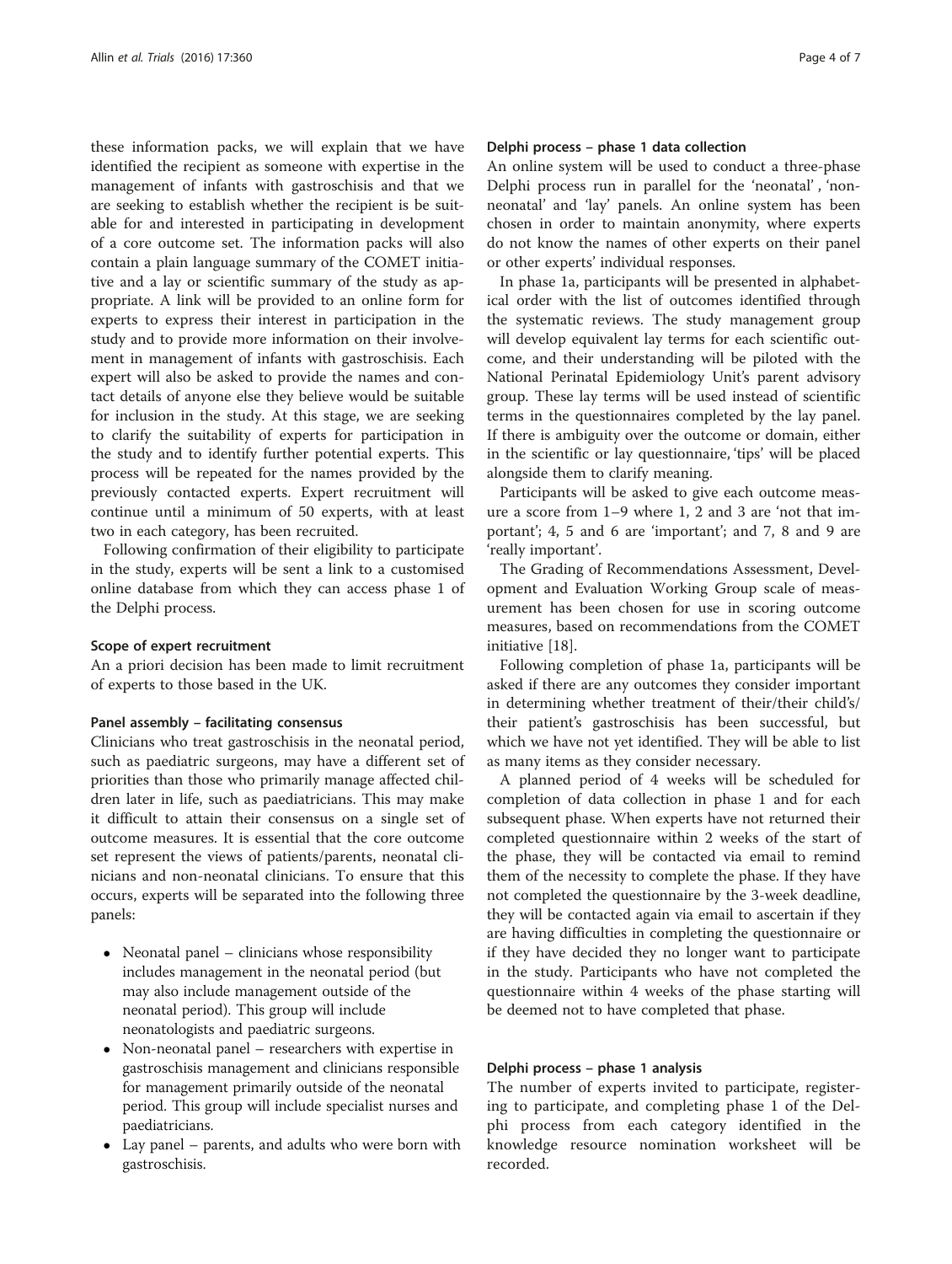<span id="page-4-0"></span>Two reviewers will independently assess outcomes reported in phase 1b in order to determine if they represent de novo outcomes not already listed in phase 1a. De novo outcomes listed by at least one expert will be taken forward to phase 2 of the Delphi process.

Outcomes will be analysed separately for each panel with descriptive statistics, including medians and interquartile ranges, being calculated. All outcomes will be carried forward to phase 2.

#### Phase 2 data collection

Experts completing phase 1 will be invited to participate in phase 2 and asked to re-score each outcome based on the following:

- The phase 1 score they assigned it
- Descriptive statistics from their panel

Descriptive statistics will be represented numerically and graphically.

#### Phase 2 analysis

Descriptive statistics will again be calculated. Bias from loss of experts between rounds will be assessed by determining if there is any difference in median round 1 scores for each outcome measure between experts who have completed both phases and experts who only completed phase 1. All outcomes will be carried forward to phase 3.

### Phase 3 data collection

Experts completing phase 2 will be invited to participate in phase 3 and will be asked to re-score each outcome based on the following:

- The phase 2 score they assigned it
- Round 2 descriptive statistics from all three panels

#### Phase 3 analysis

Analysis will be conducted as per phase 2.

#### Generation of core outcome set – consensus meeting

Experts who have completed all three phases of the Delphi process will be invited to the consensus meeting purposively with an even spread across panels and disciplines until 40 experts have confirmed their attendance. The intention of the consensus meeting is to ratify the established core outcome set, discuss outcomes where no consensus could be obtained and determine the most appropriate methods and timing for assessing the identified core outcomes. The consensus group will also discuss how identified core outcomes relate to the core areas within the OMERACT filter 2.0.

Following discussion of outcomes, each outcome will be re-scored anonymously and electronically by the meeting participants using the same scoring system as for the Delphi process. Participants will be asked to rescore outcomes based on their own scores, the results of the Delphi process and the discussions at the meeting. Outcomes reaching 'consensus in' as defined below following re-scoring at the consensus meeting will be included in the core outcome set. All others will be excluded.

Outcomes will be discussed at the consensus meeting in different groups according to the number of panels in which they have reached 'consensus in' at the end of the third phase of the Delphi process. 'Consensus in' will be defined as  $\geq$  70 % of participants rating the outcome 7– 9, and < 15 % rating it as 1–3. Outcomes will additionally be classified as 'consensus out' if > 70 % participants rated it 1–3 and < 15 % rated it 7–9. All other outcomes will be considered as not achieving consensus in either direction. Only 'consensus in' outcomes will form part of the core outcome set.

|                                         | Study period                   |                                                            |                                                                        |         |         |                             |           |
|-----------------------------------------|--------------------------------|------------------------------------------------------------|------------------------------------------------------------------------|---------|---------|-----------------------------|-----------|
|                                         | Enrolment                      | Allocation to Panel 1,<br>2 or 3 According to<br>Specialty | Post-allocation                                                        |         |         |                             | Close-out |
| Timepoint                               | December<br>2015-February 2016 | February 2016                                              | Round 1<br>(Feb-March 2016) April-May 2016 May-June 2016 221 June 2016 | Round 2 | Round 3 | Consensus meeting July 2016 |           |
| Enrolment:                              | X                              |                                                            |                                                                        |         |         |                             |           |
| Eligibility screen                      | X                              |                                                            |                                                                        |         |         |                             |           |
| Implied consent<br>through registration | X                              |                                                            |                                                                        |         |         |                             |           |
| (List other procedures)                 |                                |                                                            |                                                                        |         |         |                             |           |
| Allocation                              |                                | Χ                                                          |                                                                        |         |         |                             |           |
| Assessments:                            |                                |                                                            |                                                                        |         |         |                             |           |
| (Outcome scores)                        |                                |                                                            | X.                                                                     | Χ       | X       | Χ                           |           |

# Table 1 SPIRIT Table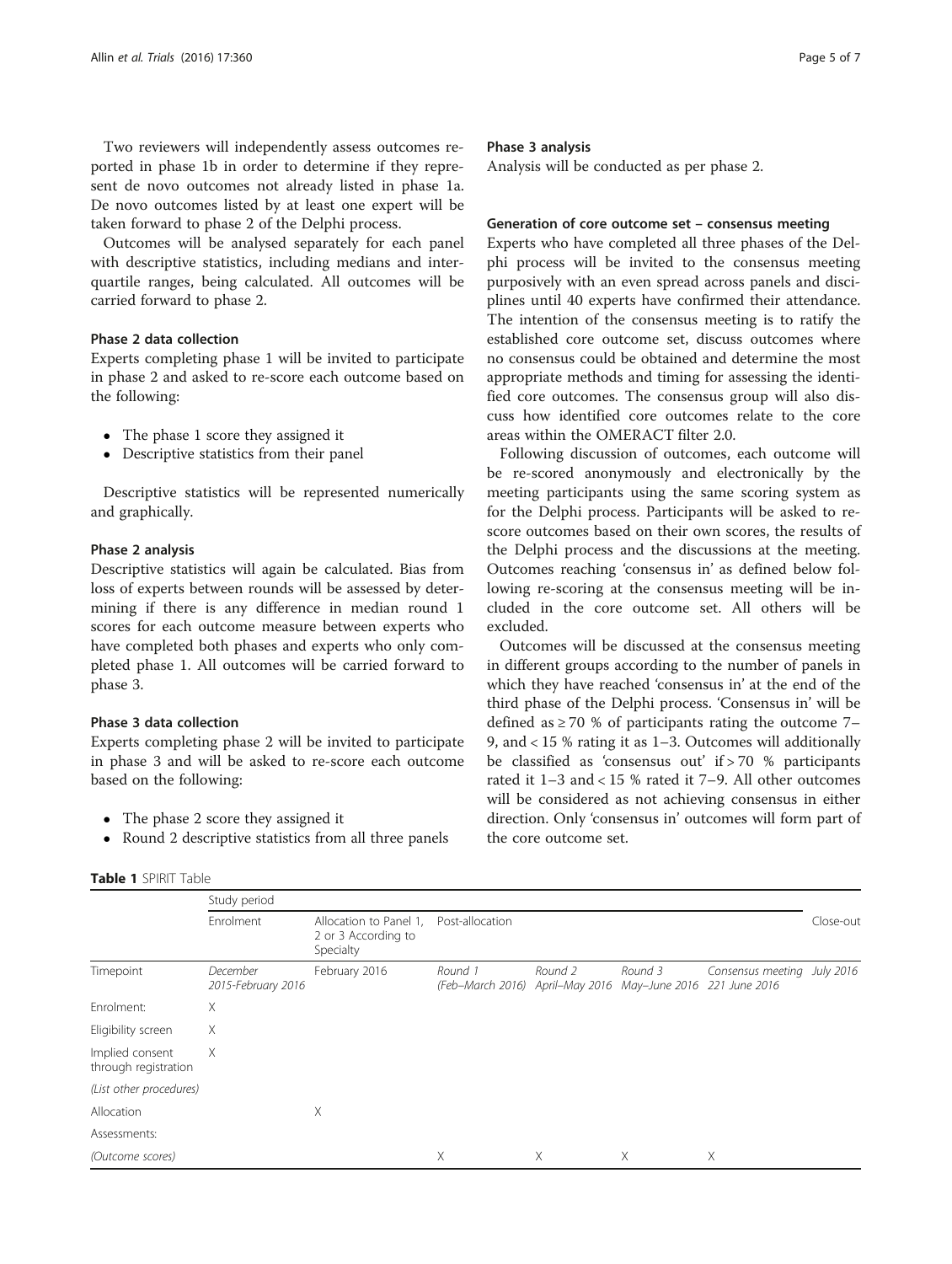<span id="page-5-0"></span>Compliance with SPIRIT recommendations can be seen in the SPIRIT checklist (Additional file 1), and the SPIRIT Table (Table [1\)](#page-4-0).

#### Sub-group analysis

Paediatric surgeons are broadly responsible for determining which initial treatment strategy should be undertaken for infants with gastroschisis. They are also responsible for implementing this intervention. We are interested to see whether their views on outcomes of importance are different from those of clinicians whose primary role is in the treatment of the complications of gastroschisis or in monitoring of longer-term outcomes for infants with gastroschisis. In order to do this, we will perform a sub-group analysis comparing phase 3 scores for paediatric surgeons with phase 3 scores for nonsurgical clinicians.

Following completion of the consensus meeting, a consensus document will be drafted and put forward to participants for approval. This document will be presented at appropriate international meetings and published in peer-reviewed journals.

#### Data management

All data will be directly entered into a customised database by participants. Data will be stored securely on servers within the National Perinatal Epidemiology Unit and will be managed as per standard operating protocols. Only appropriate members of the study team will have access to the data. Data analysis will be conducted by BA and MK.

# **Discussion**

No core outcome set currently exists for use in determining how successful the overall treatment of a child's gastroschisis has been. Development of one will standardise outcome measure reporting, thereby increasing patient relevance of research, reducing reporting bias, and increasing ease of data synthesis. Involvement of multiple key stakeholder groups in the development of the core outcome set will help ensure its validity and generalisability. Through implementation of the core outcome set, key clinical questions will be more readily answerable. Ultimately, this will aid identification of evidence-based treatments, improve outcomes for infants with gastroschisis and improve the quality of counseling of their parents.

#### Study status

Participant recruitment has started.

#### Additional file

[Additional file 1:](dx.doi.org/10.1186/s13063-016-1453-7) Spirit Checklist. This file contains the completed SPIRIT checklist describing where key portions of text can be identified in the protocol. (DOC 121 kb)

#### Abbreviations

COMET, core outcome measures in effectiveness trials; NHS, National Health Service; OMERACT, outcome measures in rheumatology

#### Acknowledgements

Marian Knight is funded by a National Institute for Health Research (NIHR) Professorship. Benjamin Allin is funded by an NIHR Doctoral Research Fellowship. Nigel Hall is supported by the NIHR through the NIHR Southampton Biomedical Research Centre in nutrition. The views expressed are those of the author(s) and not necessarily those of the NHS, the NIHR or the Department of Health.

The NIHR had no role in the design and conduct of the study; the collection, management, analysis, and interpretation of the data; the preparation, review, and approval of the manuscript; or the decision to submit the manuscript for publication.

#### Authors' contributions

BA is the chief investigator for the project, conceived the study, participated in its design and coordination and drafted the manuscript. AR participated in the study design and coordination and critically revised the manuscript for scientific content. NH participated in the study design and coordination and critically revised the manuscript for scientific content. SM participated in the study design and coordination and critically revised the manuscript for scientific content. MK participated in the study design and coordination and critically revised the manuscript for scientific content. All authors will form the study management group. All authors read and approved the final manuscript.

#### Competing interests

The authors declare that they have no competing interests.

#### Author details

<sup>1</sup>National Perinatal Epidemiology Unit, University of Oxford, Richard Doll Building, Old Road Campus, Oxford OX3 7LF, England. <sup>2</sup>Oxford University Hospitals NHS Trust, Headley Way, Headington, Oxford OX3 9DU, England. <sup>3</sup>Sheffield Children's Hospital, Western Bank, Sheffield S10 2TH, England.<br><sup>4</sup>Faculty of Modicine, University of Southampton, Southampton, SQ16 6 Faculty of Medicine, University of Southampton, Southampton SO16 6YD, England.

#### Received: 30 March 2016 Accepted: 1 June 2016 Published online: 27 July 2016

#### References

- 1. Owen A, Marven S, Johnson P, Kurinczuk J, Spark P, Draper ES, Brocklehurst P, Knight M. Gastroschisis: a national cohort study to describe contemporary surgical strategies and outcomes. J Pediatr Surg. 2010;45(9):1808–16.
- 2. Bradnock TJ, Marven S, Owen A, Johnson P, Kurinczuk JJ, Spark P, Draper ES, Knight M. Gastroschisis: one year outcomes from national cohort study. BMJ. 2011;343:d6749.
- 3. Lao OB, Larison C, Garrison MM, Waldhausen JH, Goldin AB. Outcomes in neonates with gastroschisis in U.S. children's hospitals. Am J Perinatol. 2010; 27(1):97–101.
- 4. Weinsheimer RL, Yanchar NL, Bouchard SB, Kim PK, Laberge JM, Skarsgard ED, Lee SK, McMillan D, von Dadelszen P. Gastroschisis closure-does method really matter? J Pediatr Surg. 2008;43(5):874–8.
- 5. Robbins JB, Tilford JM, Hobbs C. Hospital stays, hospital charges, and inhospital deaths among infants with selected birth defects–United States, 2003. MMWR Morb Mortal Wkly Rep. 2007;56(2):25–9.
- 6. Payment by Results Team. Reference Costs 2011-2012. Department of Health; 2012.
- 7. Allin BS, Tse WH, Marven S, Johnson PR, Knight M. Challenges of improving the evidence base in smaller surgical specialties, as highlighted by a systematic review of gastroschisis management. PLoS One. 2015;10(1): e0116908.